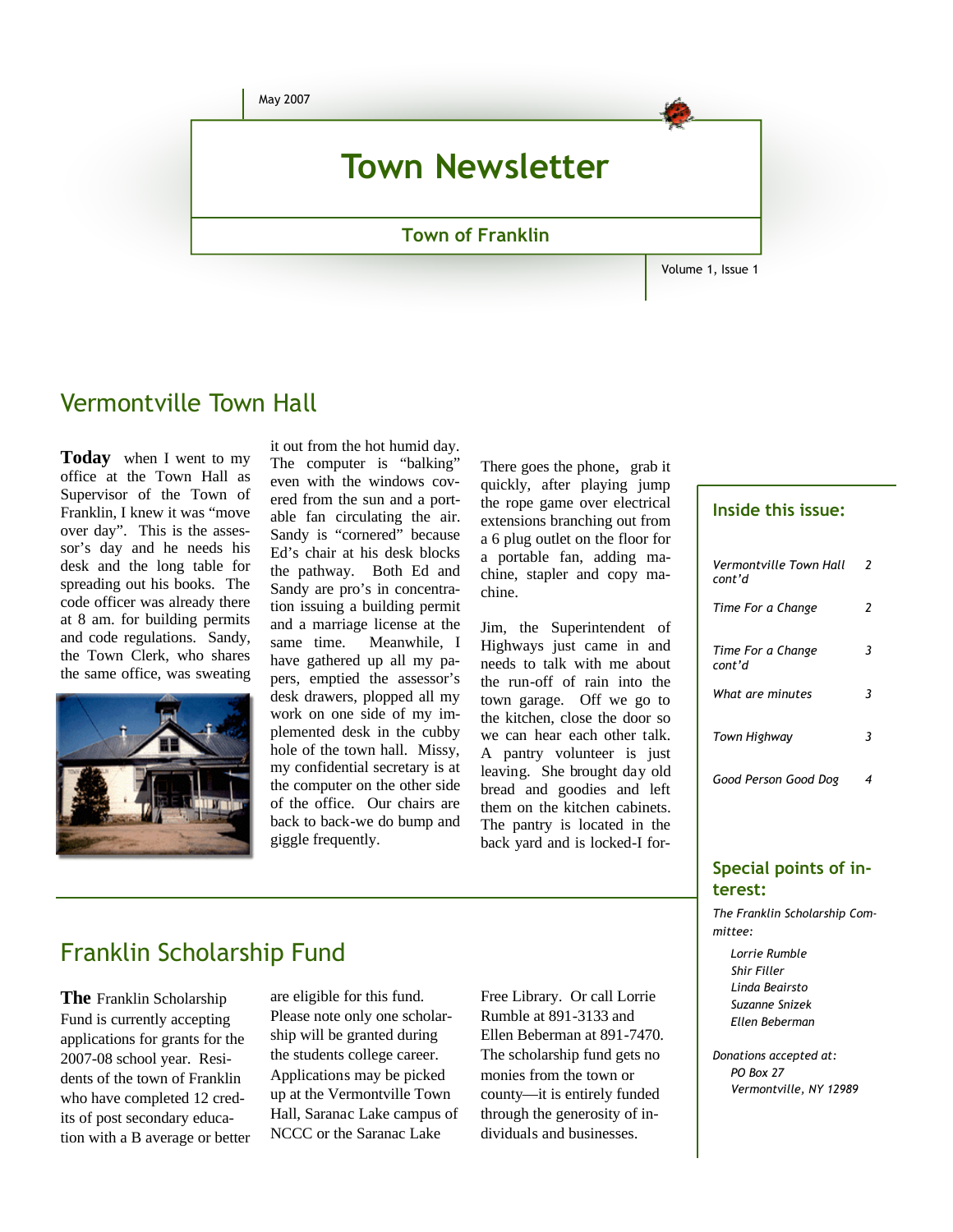### Vermontville Town Hall cont'd

got the key. *(Continued from page 1)*

The kitchen is immaculately clean after being used for a rabies clinic the night before. You see it was also court night and the social part of the hall was being used by the judge.

I did go to Kate Mtn. Recreation Park with nutritional snacks for the 6-week summer playground program. What a beautiful park! We manage to function with an inadequate facility to accommodate 35-45 youngsters a day besides the use by the general public. It is a hot day, the kids are doing a "slip and slide on a slope" on a piece of plastic hosed down by water from a drilled well. The pavilion wrapped in brown plastic 2/3 on one side keeps the rain from blowing in on rainy days. I am very nervous if there is a thunderstorm for lack of proper shelter. The porta-potty is very visible and used by the park and passers-by. We lover this park with the baseball field, basketball court, picnic area, nature trail and playground equipment all used to the utmost.

Sandy just returned from Merrillsville Town Hall (6 miles round trip) to a locked non-fire proof room to ascertain information from the legal records. Glenn is now setting up tables for the senior citizens bi-monthly covered dish social time in the town hall. The advantage of this day is the seniors are eating at 6 pm instead of 12 noon. The maca-

## Time For a Change

**A** Capital Project fund was established years ago with the money set aside in the budget to address infrastructure issues in the Town of Franklin. Several meetings of the appointed building committee have researched many avenues to address the garage, two town halls and a facility at the Kate Mtn. Rec. Park.

Since "Green Energy" is a topic of energy conservation, grants such as NYSERDA under the public service

roni and cheese will not have to be passed over the assessor and his desk in the main hall. BINGO is the finale of the day with prizes from the grab bag,

The only service we have other than highways for our people is our facilities. Theses structures have been and will continue to be used for social gatherings, business events, fund-raisers and or just a place to enjoy and relax complimented by the virtue of the Adirondack Mountains.

It has been 25 years since the garage was<br>huilt. Ungrading to accommodate its Upgrading to accommodate its needs. At the Franklin Town Hall it has been done "when and as needed basis". Prior to the late seventies, all town offices were housed and operated in the official's homes. As time progressed, increased government activity and desire to function in a central location became a reality at the town hall.

The Town of Franklin is literally a rural beautiful town with the assets of natural beauty and compassionate people. We are known as " the bedroom town" thus with much growth in residential homes. We have no corporate businesses, many acres of state land, seasonal homes, no jails, one church, no bars and one deligas station. Our tax base is our home and acreage. Nostalgia, resourcefulness, talent and generosity of residents makes this town the chosen place to live in the Adirondacks, but the sad factor is that even the common sense, ingenuity and perseverance of officials and our people,

we are at the mercy of the beauracy of government, agencies and outside influences tainted with power and money in an effort to attain our goals.

**Summer Playground Program for children 5-14 years of age at Kate Mtn. Rec. Park will begin July 11th at 9am to 2pm five days a week and will run for 6 weeks**

**Is there a youngster who needs to do community service for their school, church or club? We have many opportunities at the Town Hall or Food Pantry to help you to obtain your needed hours**.

**Our town will have a busy summer! Watch for cemetery plans, fund raisers, youth activities, July 21st hometown celebration.** 

commission of Nissan other resources both federal and state need to be pursued at this time.

Using the Town of Franklin as a model in the Adirondack s interested in LEED (Leadership in Energy and Environmental Design), Yellow Wood Association of St. Albans VT. completed a study with alternate recommendation to meet our needs at a special cost of \$15,000. Work is being done to establish a cost, alternatives, grant seeking and legal aspects of implementing a potential bond.

The Town Board is always open to suggestions and concerns of all residents of the Town.

We encourage you to attend board meetings. If you have a question, solution or expertise to offer please come forward and request to be placed on the agenda.

The public will then be informed and *(Continued on page 3)*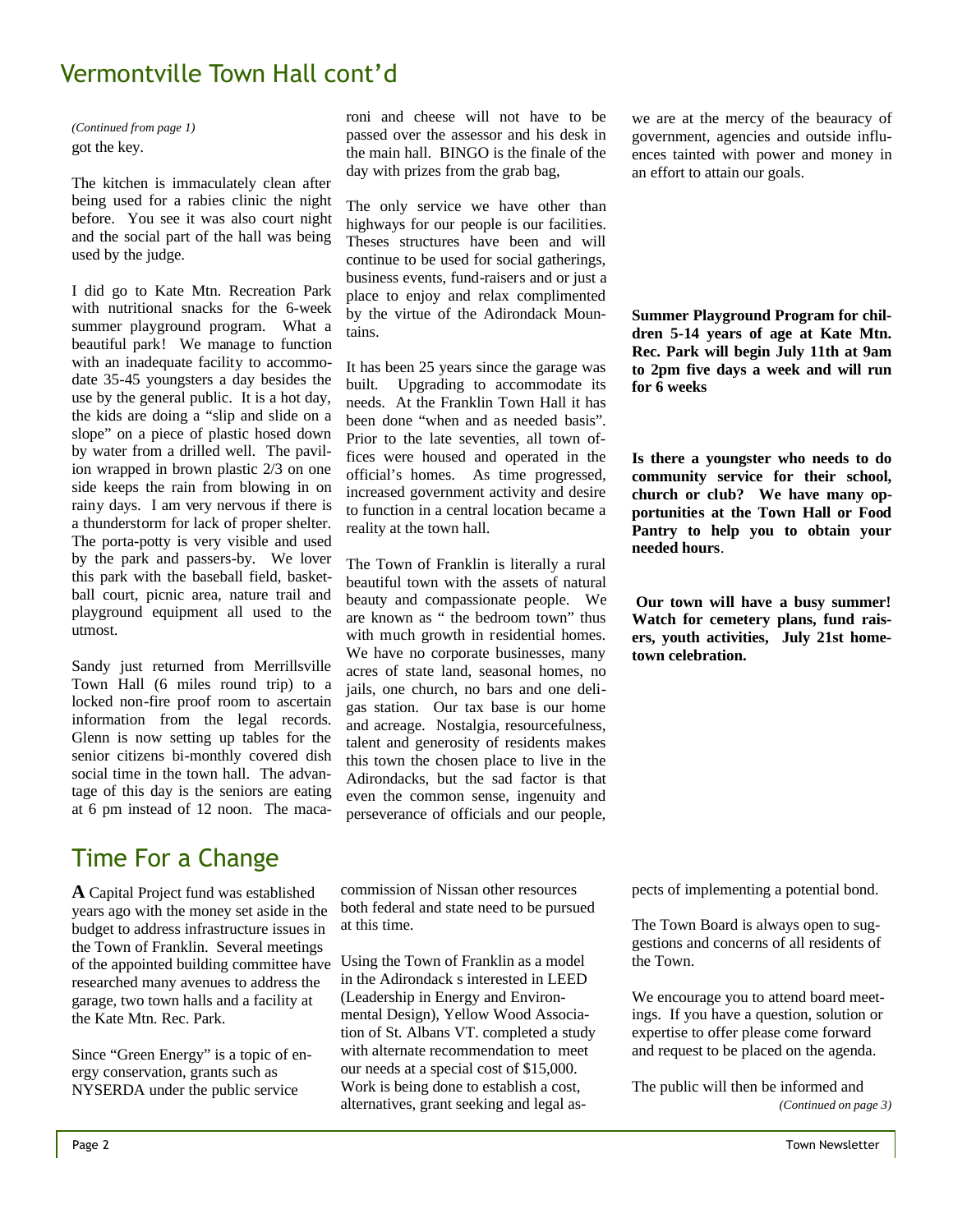# Time For a Change cont'd

#### *(Continued from page 2)*

your presentation becomes a part of the **minutes** of the board meeting. Your concerns and your solutions will be considered in the decisions relative to the infrastructure plan for our community.

#### 1997

### THE FUTURE OF KATE MOUNTAIN RECREATION PARK

The 1997 committee developed a mission statement, a vision and a committee philosophy to guide their decision making:

To encourage community involvement in planning.

To develop a park to serve all ages.

To offer varied recreational components

for different interests.

In planning the park, to consider the benefits to the town's economy.

# What Are minutes of Meetings?

**The** basic legislative record of a town is the minute book which contains the acts of the Town's governing body (the Town Board) and is maintained by the Town Clerk. The minute book is the only chronological and historical record of the operation of the town. The record the Town Clerk prepares will be retained for its historical and legal value when, where and if the action of the Town Board is subject to any future litigation.

The Minutes must contain:

- The kind of meeting held-regular or special
- The time, date and place
- The names and titles of those present
- Approval/amendment of previous meeting minutes
- All resolutions, acts or motions given in exact detail
- A record showing the vote by "ayes" or "nays" of each member
- Names and addresses of persons appearing before the Board

*Minutes posted on our website info@townoffranklin.com*

- Committees of the board and names of board members so appointed
- Reports of town officers, committees and department heads
- Reports of professional consultants, special studies or services
- Action of the Board on audit of claims
- Specific time of adjournment and signature of the Town Clerk

## Town Highway

**Spring** has finally arrived, sweeping of roads, culvert work, cleaning painting of winter equipment keeps the employee's busy four ten hour days per week.

The town has purchased a TN75 New Holland tractor, 2yr. extended warranty, with a sweeper broom and cutting head

for cutting brush. Total cost following competitive bidding was \$55,695.00. This was purchased from the budget line of "Capital Project Highway". This fund was established for the purchase of equipment and is earning interest for us every month The old tractor was sold for \$1,103.00 which will be deposited back into the fund.



*Be courteous and considerate while they do their job*